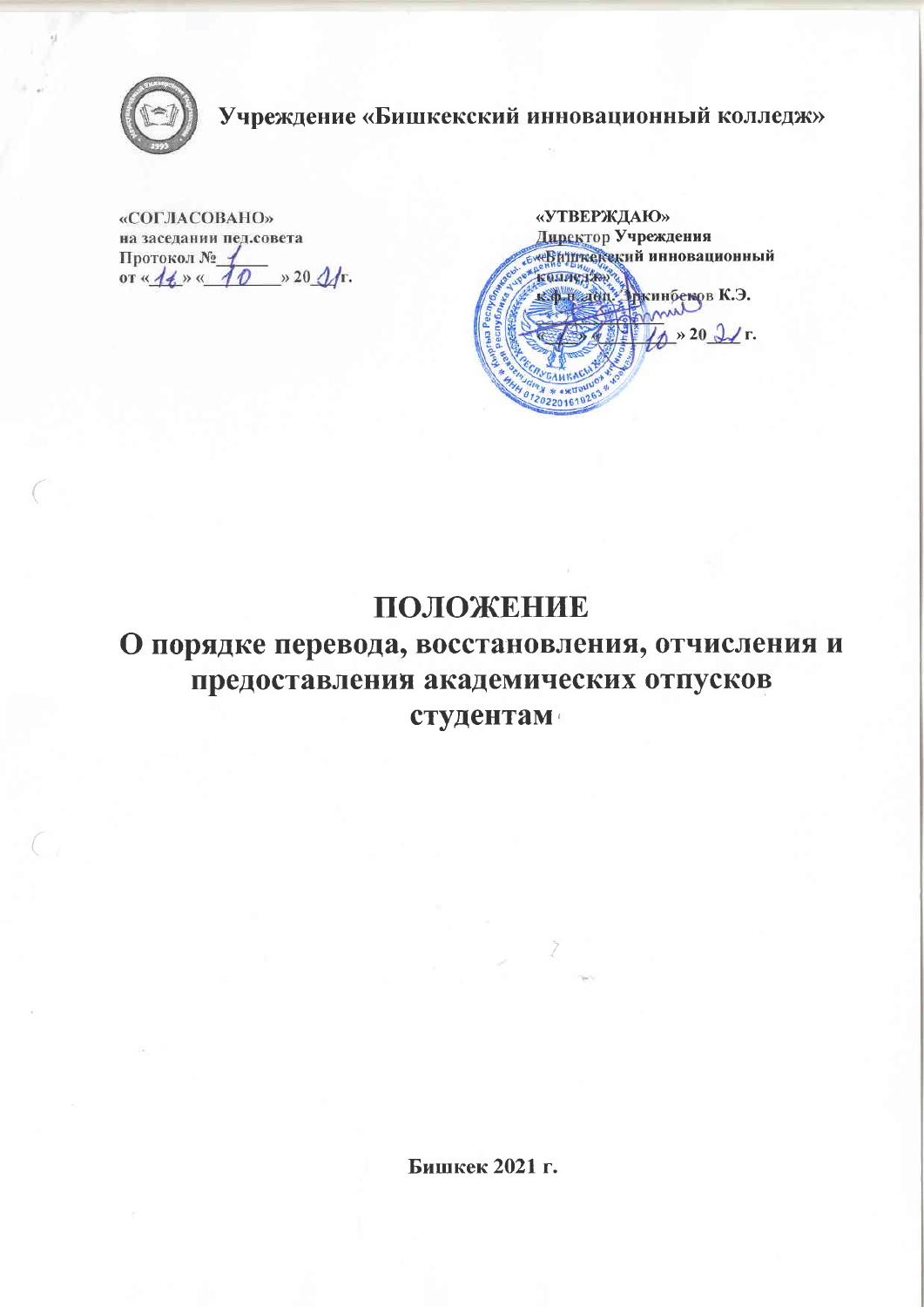#### 1. ОБЩИЕ ПОЛОЖЕНИЯ

Настоящее Положение «О порядке перевода, восстановления, отчисления и  $1.1.$ академических отпусков студентам Учреждения «Бишкекский предоставления колледж»» разработано на основании Конституции Кыргызской инновационный Республики от 27.10.2010г, Закона Кыргызской Республики «Об образовании» от 30 апреля 2003 года № 92, Гражданского кодекса Кыргызской Республики от 5 января 1998 года, Постановления Правительства Кыргызской Республики от от 29 мая 2012 года № 346. Постановления Правительства Кыргызской Республики от 4 июля 2012 года № 470, Постановления Правительства Кыргызской Республики «Об утверждении нормативных правовых актов, регулирующих деятельность образовательных организаций среднего профессионального образования Кыргызской Республики» от 3 февраля 2004 года № 53, Устава Учреждения «Бишкекский инновационный колледж» и иных нормативных правовых актов, регулирующих деятельность образовательных организаций среднего профессионального образования.

 $1.2.$ Данное Положение:

- другого среднего устанавливает порядок перевода студентов, **ИЗ** Учреждение «Бишкекский учебного заведения  $\overline{B}$ профессионального инновационный колледж» (далее Колледж) или с одной основной образовательной программы среднего профессионального образования на другую, в том числе внутри Колледжа, а также отчисления и восстановления студентов;
- устанавливает порядок предоставления академических отпусков.

Перевод и восстановление на первом и последнем курсах обучения во всех  $1.3.$ направлениях не допускаются.

Перевод и восстановление студентов из другого среднего профессионального  $1.4.$ учебного заведения в Колледж осуществляется, как правило, в период летних и зимних каникул.

Перевод и восстановление студентов с одной специальности на другую специальность внутри Колледжа осуществляется решением педагогического совета.

#### 2. ПОРЯДОК ПЕРЕВОДА И ВОССТАНОВЛЕНИЯ

Перевод студента осуществляется на свободные вакантные места по его желанию,  $2.1.$ в соответствии с итогами прохождения аттестации, которая может проводиться путем рассмотрения копии зачетной книжки, собеседования или в иной форме, определяемой принимающей образовательной организацией.

Для прохождения аттестации студент представляет в Колледж личное заявление о приеме в порядке перевода, к которому прилагается копия зачетной книжки. В заявлении указывается курс, специальность, на которые студент хочет перейти и исходная которой студент получает среднее образовательная организация, на базе профессиональное образование.

Если количество соответствующих свободных мест меньше количества поданных заявлений от студентов, желающих перейти, то принимающая образовательная организация проводит отбор лиц, наиболее подготовленных для продолжения образования, на конкурсной основе по результатам аттестации.

Перевод студента может осуществляться как на те же специальности, по которым  $2.2.$ студент обучался в исходной образовательной организации, так и на другие родственные специальности.

При положительном решении вопроса о переводе по результатам аттестации и  $2.3.$ конкурсного отбора Колледж выдает студенту справку по форме, приведенной в приложении (см: Приложение №1) к настоящему Положению, для представления в исходную образовательную организацию.

Студент представляет в Колледж документ об образовании и академическую  $2.4.$ справку полученную с исходной образовательной организации. При этом, осуществляется проверка соответствия копии зачетной книжки, представленной для аттестации, и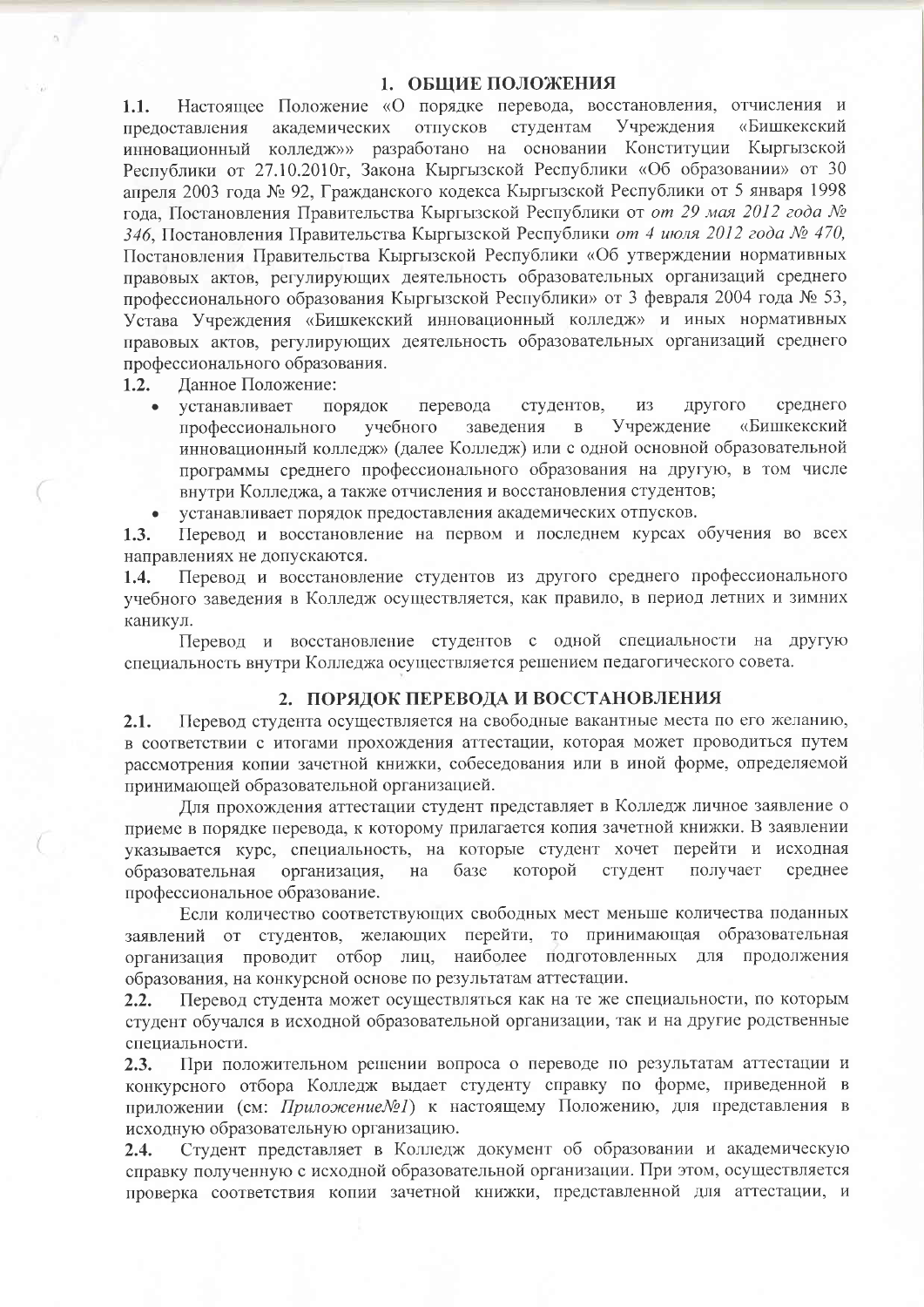академической справки.

После представления указанных документов Директор издает приказ о зачислении студента в Колледж в порядке перевода. До получения документов Директор Колледжа имеет право допустить студента к занятиям своим распоряжением. (см: Приложение №2)

В Колледже формируется и регистрируется личное дело студента, в которое включены заявление о приеме в порядке перевода, академическая справка, документ об образовании и выписка из приказа о зачислении в порядке перевода, а также договор.

Студенту выдаются студенческий билет и зачетная книжка.

 $2.5.$ При ликвидации академической разницы, если студенту не зачтены практика (учебная, производственная и др.), курсовая работа и другие дисциплины, то зачисление студента осуществляется с условием ее последующей ликвидации.

При переводе и восстановлении Колледж устанавливает порядок и сроки  $2.6.$ ликвидации академической разницы в учебных планах и программах.

При переводе студента на ту же основную образовательную программу, по которой  $2.7.$ он обучался ранее, или родственную основную образовательную программу, сдаче подлежат:

- разница в учебных планах, возникшая из-за методических отличий в последовательности реализации государственного компонента государственного образовательного стандарта по специальности;
- разница в дисциплинах, устанавливаемых Колледжем.

При переводе и восстановлении студентов непосредственно на основную  $2.8.$ образовательную программу количество дисциплин, подлежащих сдаче (ликвидации академической разницы), не должно превышать, как правило, 7 (семи) предметов.

Дисциплины, изученные студентом по его выбору в учебном заведении, из 2.9. которого он переводится, перезачитываются Колледжем без дополнительной аттестации.

2.10. Лица, отчисленные ранее из средних профессиональных учебных заведений независимо от причины и года отчисления, имеют право на восстановление с последующей ликвидацией академической задолженности.

2.11. Восстановление студентов из другого среднего профессионального учебного заведения в Колледж производится приказом Директором на вакантные места по результатам аттестации. При этом, к заявлению о восстановлении прилагаются подлинник документа о среднем общем образовании и академическая справка.

### 3. ОТЧИСЛЕНИЕ СТУДЕНТОВ

- $3.1.$ Студент может быть отчислен из Колледжа:
	- по собственному желанию;
	- в связи с переводом в другое образовательное учреждение;  $\bullet$
	- по состоянию здоровья учащегося;
	- за академическую неуспеваемость (по итогам зимних и летних сессий);
	- за нарушение условий договора;  $\bullet$
	- за потерю связи с Колледжем;  $\bullet$
	- за нарушение норм Устава Колледжа;
	- за нарушение правил внутреннего распорядка Колледжа;  $\bullet$
	- за нарушение законодательства Кыргызской Республики.

Отчисление по собственному желанию производится в срок не более месяца с даты  $3.2.$ подачи студентом заявления.

За академическую неуспеваемость отчисляются студенты:  $3.3.$ 

- не сдавшие в сессию экзамены по 3 (трем) и более дисциплинам;
- не ликвидировавшие в установленные сроки академическую задолженность;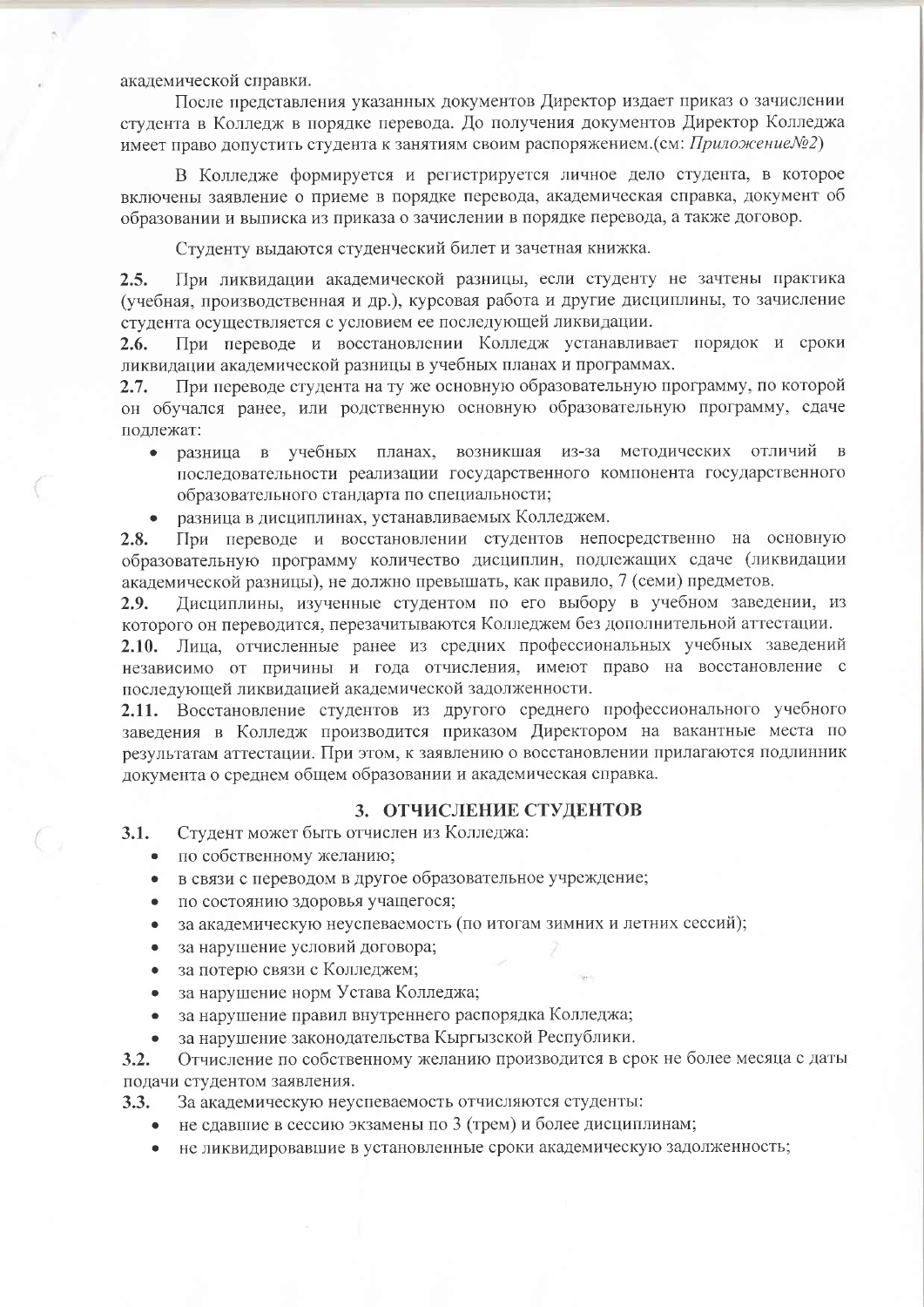получившие неудовлетворительную оценку одному государственному  $\Pi$ <sup>O</sup>  $\bullet$ аттестационному экзамену.

Отчисление студента за нарушение обязанностей, предусмотренных уставом  $3.4.$ Колледжа и правилами внутреннего распорядка, производится после получения от него объяснения в письменном виде и проведения последующего служебного расследования.

Дисциплинарное взыскание вплоть до отчисления применяется не позднее, чем  $3.5.$ через один месяц со дня обнаружения проступка, не считая времени болезни студента и (или) нахождения его на каникулах.

При отчислении студента из Колледжа ему выдается академическая справка по 3.6. установленной форме и находящийся в личном деле подлинник документа о среднем образовании с оставлением в личном деле копии академической справки, заверенной Колледжем.

Академическая справка является документом строгой отчетности и регистрируются при выдаче Отделом кадров.

#### $\overline{4}$ . АКАДЕМИЧЕСКИЙ ОТПУСК

Академический отпуск - это отпуск, предоставляемый студентам Колледжа по  $4.1.$ состоянию здоровья, в связи с рождением ребенка, призывом в армию и в других исключительных случаях, связанных с семейными и другими обстоятельствами, в том числе стихийными бедствиями, не позволяющими продолжить образование.

Академический отпуск студентам первого курса предоставляется телько по медицинским показаниям. is grupe.

 $4.2.$ Академический отпуск предоставляется сроком на один год (12 календарных месяцев) и только один раз за весь период обучения.

Решение о предоставлении студенту академического отпуска принимает директор 4.3. Колледжа. Основанием для издания приказа является:

ислужен по медицинским показаниям - личное заявление студента заключение  $\overline{M}$ государственного учреждения здравоохранения; u M

в других исключительных случаях - личное заявление студента и соответеть пощий  $\bullet$ документ, подтверждающий основание для получения академического отпуска с указанием причины.

При наличии заключения медико-реабилитационной экспертной комиссии допуск студента к занятиям обязателен. При этом обучавшийся студент имеет право продолжить обучение с того семестра, с которого он ушел.

Основанием для издания приказа о допуске к учебному процессу студента, вернувшегося из академического отпуска по медицинским показаниям, является личное заявление студента и заключение государственного учреждения здравоохранения по месту постоянного наблюдения его состояния здоровья.

 $4.4.$ Порядок и условия предоставления академического отпуска иностранным студентам, определяются условиями договора.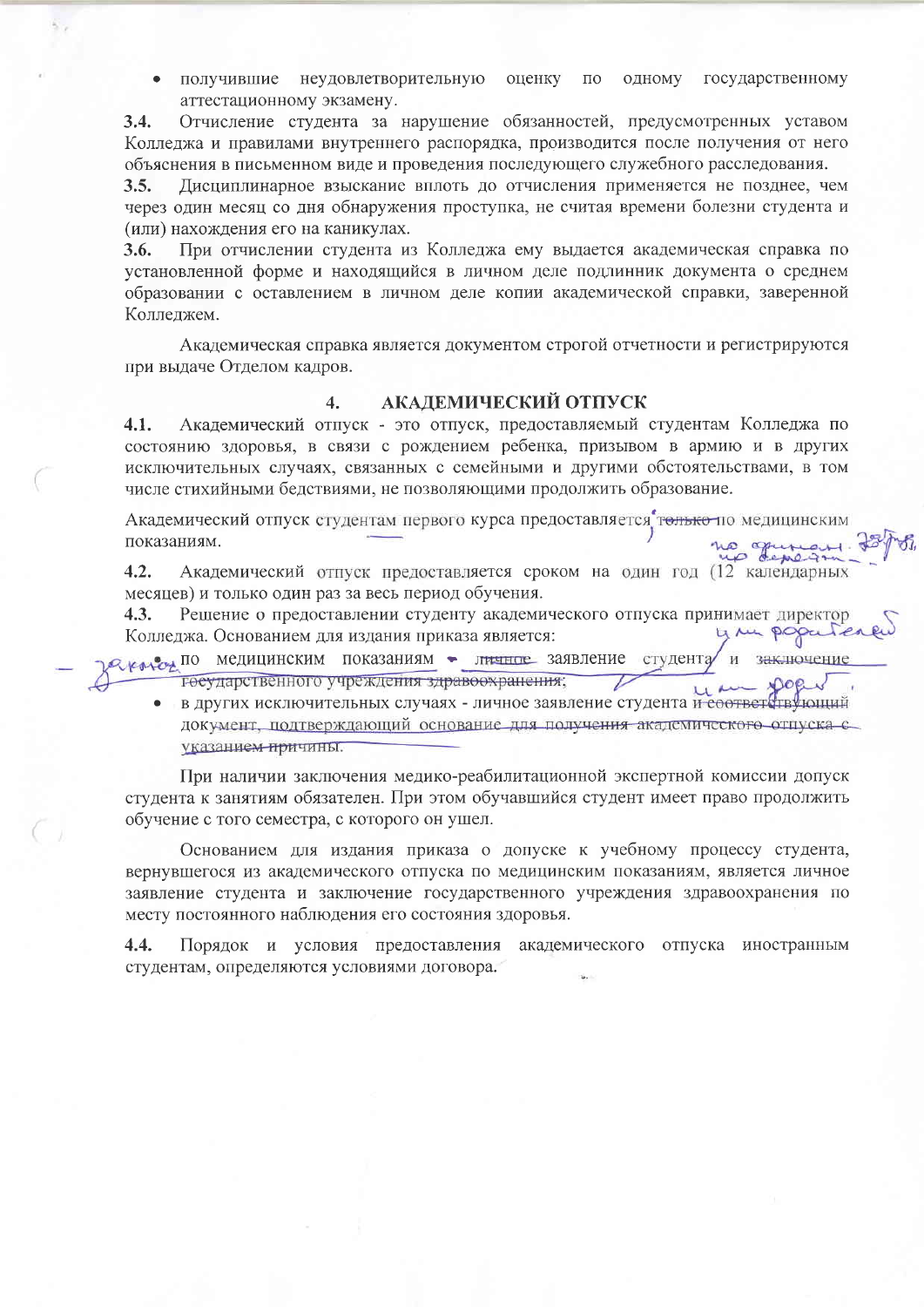Угловой штамп

Дата выдачи

и регистрационный номер

### СПРАВКА

Выдана

фамилия, имя, отчество (полностью) в том, что он(а) на основании личного заявления и копии зачетной книжки

(дата выдачи и регистрационный номер зачетной книжки) выданной Учреждением «Бишкекский инновационный колледж»

успешно выдержал(а) аттестационные испытания и будет зачислен(а) в порядке перевода для продолжения образования по основной профессиональной образовательной профессионального образования  $\overline{10}$ специальности среднего программе

(наименование специальности)

после представления документа об образовании и академической справки.

Директор

 $\Phi$   $H.\Omega$ .